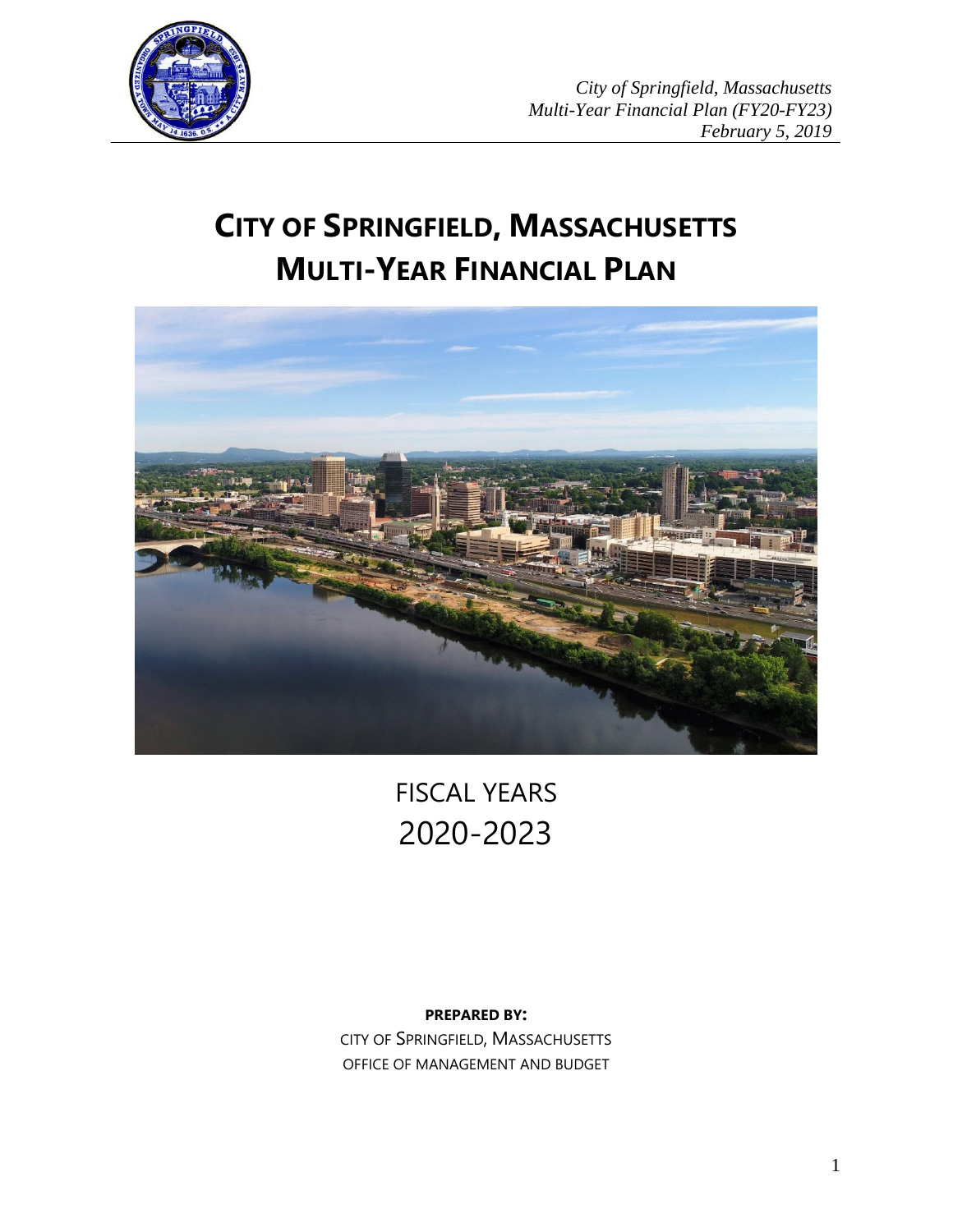

# **TABLE OF CONTENTS**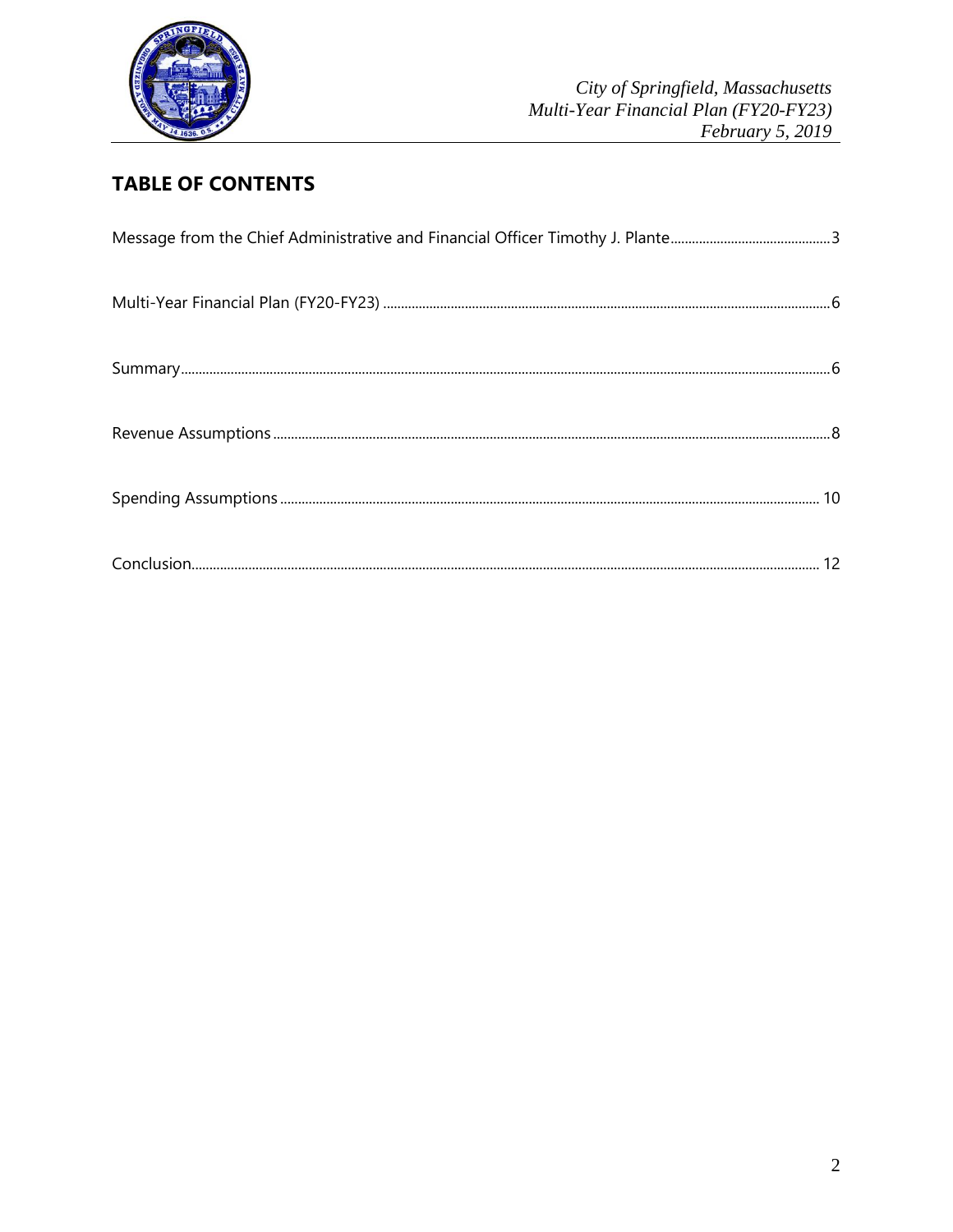

February 5, 2019

Honorable Mayor Domenic J. Sarno, Members of the City Council, and Springfield Residents:

I am pleased to present to you the City of Springfield's Multi-Year Financial Plan ("MYFP") for Fiscal Years 2020-2023. In compliance with City ordinance, the MYFP is meant to highlight projected revenue and expenditures for the next four years using conservative assumptions. This plan serves as a vital tool that allows the City to see the long-term impact of its financial decisions and avoid future fiscal stress.

As the City's Chief Administrative and Financial Officer, it is critical for me that we make strategic and appropriate budgetary decisions that provide core services to our residents while maintaining fiscal sustainability. I am proud of the fact that through strategic planning, the City has successfully balanced the budget each year since the disbandment of the Financial Control Board in 2009, and notably, for the past four years, the City has balanced the budget without using any stabilization reserves. Currently, our reserves equal \$47.8M with a goal to grow this number by transferring free cash to reserves each fiscal year.

We continue to manage both our revenue and expense budgets to generate free cash. This is highlighted by the fact that we ended FY18 with a \$7.4M surplus. Furthermore, we continue to maintain the discipline that is essential to the City's overall fiscal health, which has prompted Standard and Poor's to maintain our AA- bond rating and encouraged Moody's to reaffirm our A2 rating.

#### **Multi-Year Financial Summary**

Based on conservative assumptions, the City is projecting to have budgetary deficits ranging from \$18.4M in FY20 and growing to \$52.8M in FY23.

|                        | <b>FISCAL 2019</b> | <b>FISCAL 2020</b> | <b>FISCAL 2021</b> | <b>FISCAL 2022</b> | <b>FISCAL 2023</b> |
|------------------------|--------------------|--------------------|--------------------|--------------------|--------------------|
|                        | <b>ADOPTED</b>     | <b>PROJECTED</b>   | <b>PROJECTED</b>   | <b>PROJECTED</b>   | <b>PROJECTED</b>   |
| Expense                | 656,191,375        | 699.271.847        | 723,819,138        | 752,245,087        | 779,866,568        |
| <b>Revenue</b>         | 656.191.375        | 680.839.523        | 694.667.420        | 709.532.258        | 727,106,406        |
| <b>SURPLUS / (GAP)</b> |                    | (18, 432, 325)     | (29, 151, 718)     | (42, 712, 830)     | (52, 760, 162)     |

Even with annual MGM revenue that the City began receiving in FY19, spending growth is projected to outpace revenue growth during the four year period highlighted in this plan. This forces the City to continue making difficult decisions and tough compromises in upcoming fiscal years in order to strategically manage our spending growth while still maintaining core services for our residents.

# **Fiscal Challenges**

Meeting the demands of an urban City with limited revenue is always a challenge; specifically when nearly 54% of the City's budget is a direct pass-through of State Aid to the School Department. The remaining City budget relies heavily on property tax revenue, however Proposition 2  $\frac{1}{2}$  sets strict limitations to the amount that we can levy each year. In 2009, Springfield's property values declined \$1B which severely dropped our levy ceiling, which is the maximum amount that we can levy in property taxes. Despite property values having increased, Springfield remains at its levy ceiling resulting in a loss of millions of dollars in new growth revenue. From FY12-FY19 alone, the City lost approximately \$43M in property tax revenue due to these levy limitations. We will continue seeking a legislative solution to capture new growth revenue in upcoming fiscal years.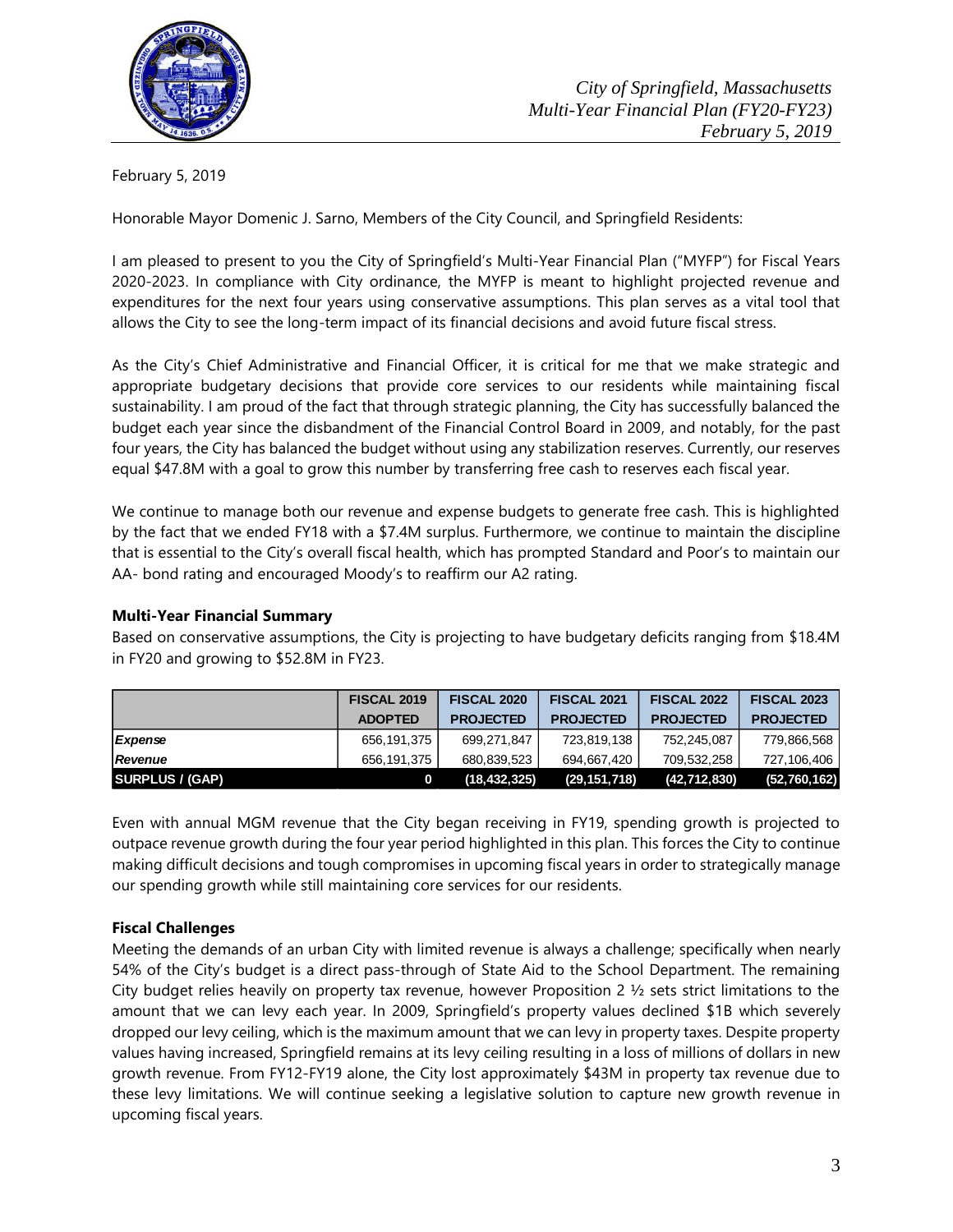

Another challenge the City faces is a continual rise in operating costs. Non-discretionary spending amounts to 80% of the City's overall budget and includes net school spending, debt service, health insurance, and contribution retirement pension. We are committed to addressing Springfield's low pension fund ratio by adhering to an aggressive payment schedule which increased the FY18 and FY19 appropriation by 14% each, and will see annual increases of 9% beginning in FY20. As long as this payment schedule is maintained, Springfield's pension fund will be fully funded by FY34. A recent actuarial valuation, which was performed in 2018, helped the City assess the best strategy for proactively addressing its pension liability.

Regardless of these fiscal challenges, the City's administration is dedicated to maintaining core services for our residents by using a balanced approach that relies heavily on managing our annual budget growth, accomplished through expenditure reductions and revenue maximization, with the intention of providing vital programs and services to the City without implementing any layoffs.

# **Budget Priorities**

The City will continue making strategic investments in public safety to combat the public perception of crime. In FY19, Springfield anticipates twenty-five (25) Police recruits to enter the academy in February to stay ahead of attrition. In an effort to maintain a healthy balance of veteran and newly trained officers, the City is strategic in planning more frequent police academies. The City also plans to continue funding the successful North End Initiative, four C-3 Policing Units, the Ordinance Squad, and the new Metro Policing Unit in Downtown Springfield. These initiatives are highly effective in crime reduction, as evidenced by FBI crime statistics which demonstrate a 45% decline in violent crime over the past 5 years. Investing in the Springfield Police Department will ensure it is operating at its full capacity in order to improve residents' and visitors' perceptions of safety in downtown areas, while continuing the concentration on quality neighborhood policing.

Additional investments have also been made to help improve the quality of life in our neighborhoods. In FY19, funding was added for a Downtown Cleaning Crew to coincide with the opening of MGM, along with a new Sidewalk Crew to address the extensive list of much needed sidewalk repairs and replacements throughout Springfield. These two crews, which never previously existed, are crucial to ensuring healthy neighborhoods that are inviting to all those who live, visit, and work in the City of Springfield.

In addition to the exciting initiatives introduced for FY19, we will maintain funding for other critical services as well. We will continue to fund the care and maintenance of all City parks, traffic islands and terraces. Funding will also be provided to maintain the three additional Code Inspectors added in FY17, along with increased hours for all Inspectors to accommodate the demands of large-scale commercial projects throughout Springfield.

Furthermore, the City will continue to maintain its curbside trash pickup services. In FY18, we invested in new solid waste vehicles in a proactive effort to replace an aging fleet of existing trucks. This helps to reduce costly vehicle repair and maintenance expenses and, more importantly, ensure that our residents' trash continues to be picked up in a timely and efficient manner. Free single-stream recycling and yard waste pickup are also still available along with low-cost bulk pickup, and free hazardous waste drop-off.

In addition to the investments highlighted in the preceding paragraphs, the City continues to strategically invest in other crucial services such as education, new and improved school facilities, enhanced technology for our libraries, and many others. Moving forward, we will carefully evaluate the most critical needs of each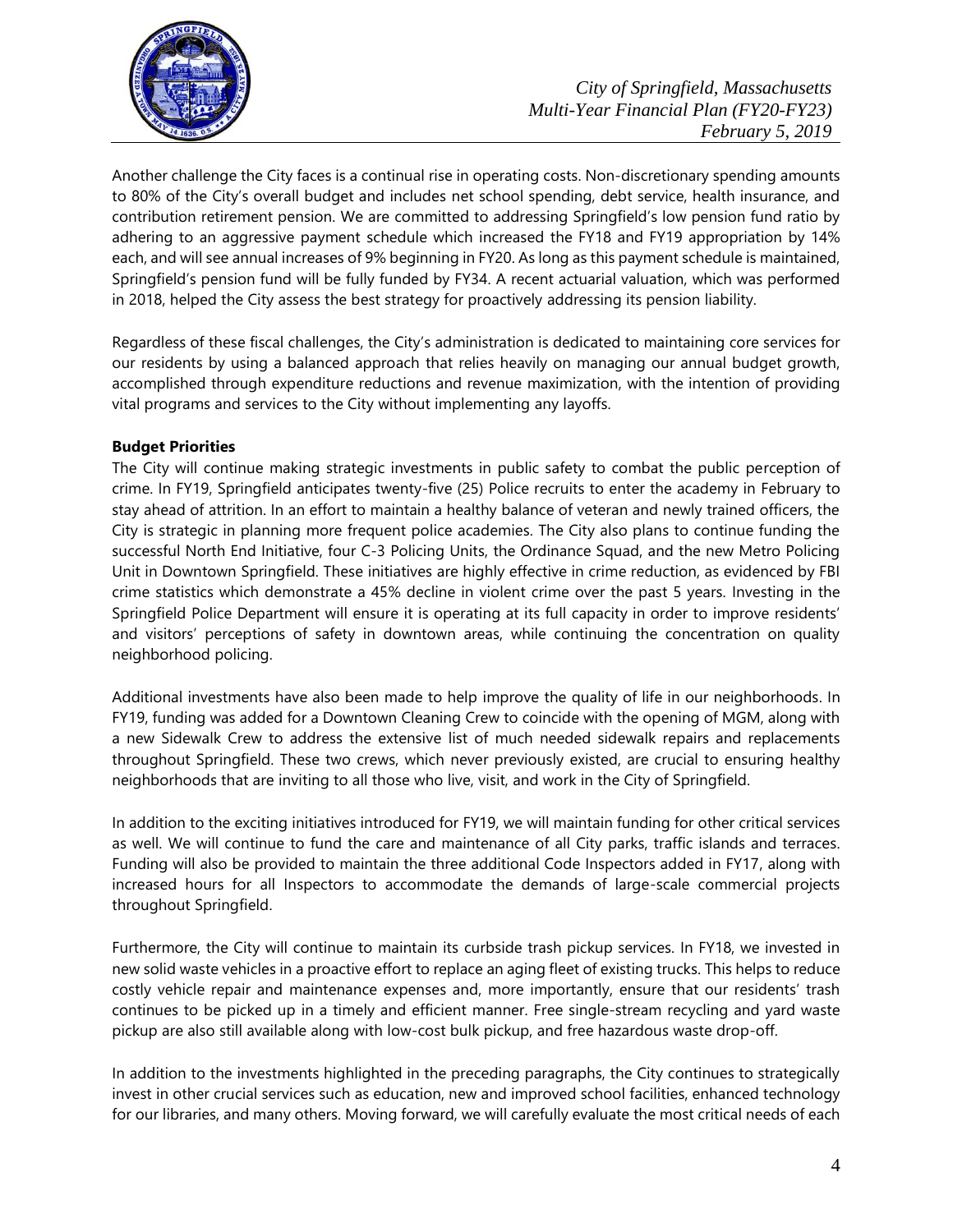

City and School department to ensure key operations are maintained and that the residents, businesses, and visitors of Springfield receive the quality services they deserve.

# **Conclusion**

This plan is meant to provide an honest outlook of the City's finances and the struggles we are facing. Despite the projected deficits summarized in this plan, the City has faced similar budget gaps in the past and has been able to successfully balance the budget each year with little to no use in reserves. It is important to all of us that we do what is necessary so that tax payer dollars are spent in a manner that is most efficient, effective, and legal and I take my role in this very seriously.

I look forward to working with you on the FY20 budget planning process and I am open to all ideas that will positively benefit our city.

Sincerely,

Tinty JALA

Timothy J. Plante, Chief Administrative and Financial Officer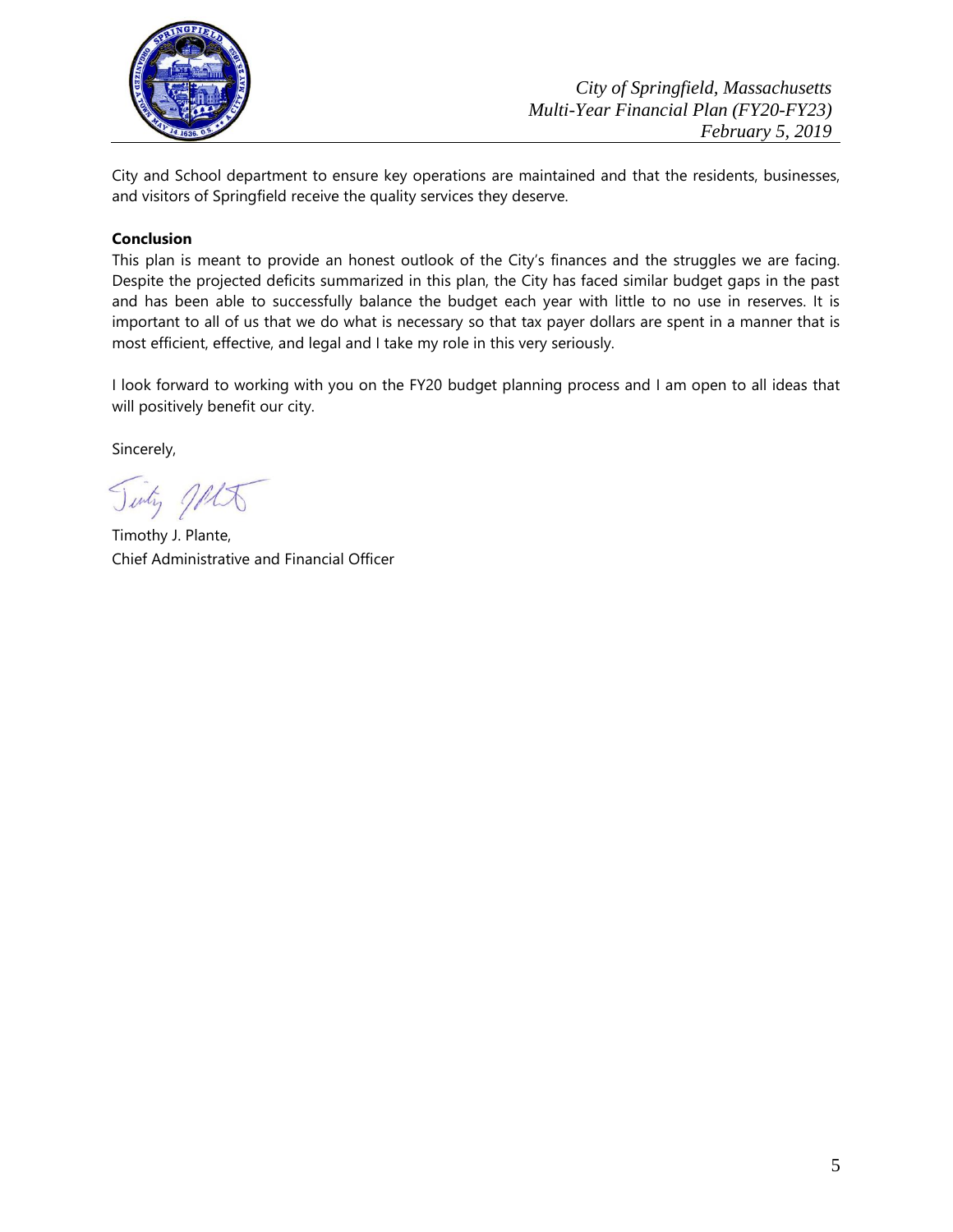

#### **Financial Forecast (FY20-FY23)**

|                                           | <b>FISCAL 2019</b> | <b>FISCAL 2020</b> | <b>FISCAL 2021</b> | <b>FISCAL 2022</b> | <b>FISCAL 2023</b> |
|-------------------------------------------|--------------------|--------------------|--------------------|--------------------|--------------------|
|                                           | <b>ADOPTED</b>     | <b>PROJECTED</b>   | <b>PROJECTED</b>   | <b>PROJECTED</b>   | <b>PROJECTED</b>   |
| <b>SPENDING ASSUMPTIONS</b>               |                    |                    |                    |                    |                    |
| Administration and Finance Division       | 14,098,039         | 14,632,530         | 14,925,180         | 15,997,199         | 17,090,658         |
| Development Division                      | 4,126,643          | 4,209,176          | 4,293,359          | 4,379,227          | 4,466,811          |
| <b>General Government Division</b>        | 3,581,186          | 3,652,810          | 3,725,866          | 3,800,383          | 3,876,391          |
| Non-Mayoral Division                      | 1,541,496          | 1,572,326          | 1,603,773          | 1,635,848          | 1,668,565          |
| <b>Health and Human Services Division</b> | 10,542,526         | 11, 153, 377       | 11,376,444         | 11,603,973         | 11,836,053         |
| <b>Public Safety Division</b>             | 70,932,906         | 77,374,871         | 78,922,368         | 80,500,815         | 82,110,832         |
| <b>Public Works Division</b>              | 14,616,922         | 14,909,261         | 15,207,446         | 15,511,595         | 15,821,827         |
| Parks & Facilities Division               | 12,338,635         | 12,585,407         | 12,837,116         | 13,093,858         | 13,355,735         |
| School Department*                        | 420,749,687        | 446,639,454        | 463,829,473        | 481,745,755        | 500,423,686        |
| Debt                                      | 27,870,576         | 29,615,887         | 27,765,198         | 27,765,198         | 25,445,744         |
| Health Insurance & Fringe                 | 27,401,291         | 29,556,044         | 31,894,641         | 34,433,010         | 37, 188, 457       |
| Pensions**                                | 39,622,588         | 43, 175, 175       | 47,047,494         | 51,268,323         | 55,869,025         |
| Other Spending                            | 8,768,880          | 10,195,531         | 10,390,779         | 10,509,904         | 10,712,784         |
| <b>Total</b>                              | 656, 191, 375      | 699,271,847        | 723,819,138        | 752,245,087        | 779,866,568        |
| <b>REVENUE ASSUMPTIONS</b>                |                    |                    |                    |                    |                    |
| <b>Property Taxes</b>                     | 202,789,681        | 207,949,075        | 213,210,302        | 218,603,061        | 224,130,638        |
| <b>Local Receipts</b>                     | 60,330,657         | 58,497,444         | 58,497,444         | 58,497,444         | 60,301,467         |
| <b>State Aid</b>                          | 391,850,224        | 414,393,003        | 422,959,673        | 432,431,753        | 442,674,301        |
| Reserves                                  |                    |                    |                    |                    |                    |
| Net School Spending                       |                    |                    |                    |                    |                    |
| <b>Other Financing Sources</b>            |                    |                    |                    |                    |                    |
| Casino Revenue                            | 1,220,813          |                    |                    |                    |                    |
| <b>Total</b>                              | 656, 191, 375      | 680,839,523        | 694,667,420        | 709,532,258        | 727,106,406        |
| <b>SURPLUS / (GAP)</b>                    | 0                  | (18, 432, 325)     | (29, 151, 718)     | (42, 712, 830)     | (52, 760, 162)     |

*\*Includes School Department admin pension appropriation.*

*\*\*Pension appropriation for City non-school retirement.* 

#### **Summary**

The City of Springfield is governed by strict financial policies adopted as ordinances in September of 2009, which dictate that the Chief Administrative and Financial Officer produce and issue a four-year financial plan by March  $30<sup>th</sup>$  of each year. The purpose of this plan is to provide reasonable revenue and expenditure estimates that the City will experience in upcoming fiscal years ("FY"). This serves as a vital tool for the City as a way to see the long-term impact of its financial decisions while maintaining fiscal sustainability both now and in the future.

This Multi-Year Financial Plan shows the adopted budget for the current fiscal year (FY19), along with the projected budgets from FY20 through FY23. The projected budgets were created by using appropriate and conservative assumptions for revenues and expenses, including:

- 9% increase in the scheduled pension payment from FY20-FY23.
- 8.7% increase in projected health insurance costs.
- Adherence to the City's debt schedule, which includes a new issuance of debt in March of FY19.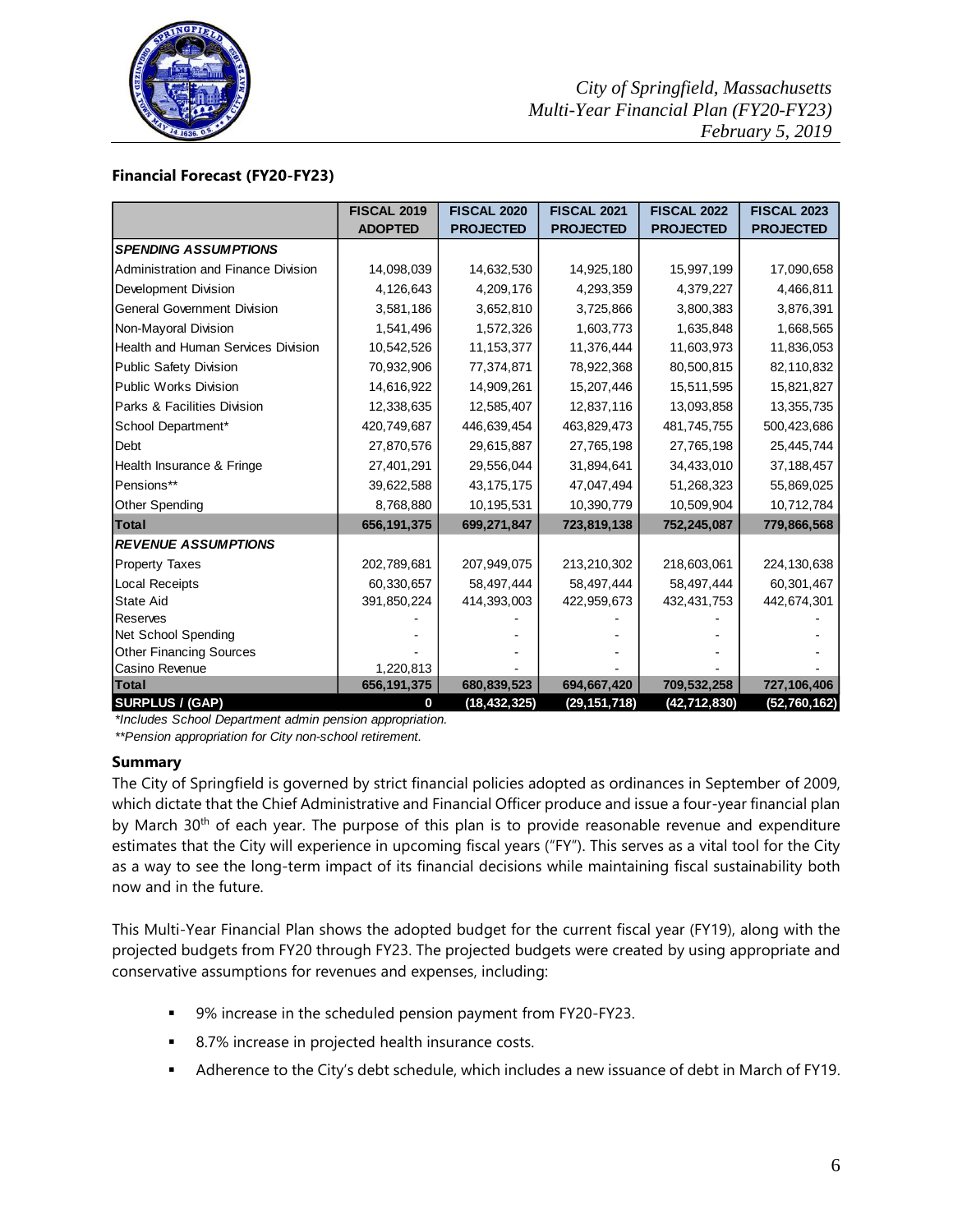

- 5.6% increase in Chapter 70 Aid, and a 2.7% increase for Unrestricted General Government Aid ("UGGA").
- 2.5% increase in property tax revenue.
- No use of one-time revenue resources / reserves.
- **•** Departmental spending growth ranging up to 2%.
- Level-funded local receipts with a reduction in one-time revenue built into the FY19 budget for building permits.

As demonstrated in this plan, Springfield's operating costs are projected to outpace revenue during each of the next four fiscal years. Operational costs include legal and contractual obligations, employee salaries and benefits including our pension obligation, and city-wide fixed expenses. With limited amounts in State Aid and property taxes, the City is unable to generate all of the revenue needed to fully support the operational costs desired. Even with the introduction of MGM Casino revenue in FY19, as outlined in the Host Community Agreement, the City still faces projected deficits ranging from \$18.4M in FY20 and growing to \$52.8M in FY23.

A new challenge the City faces for FY20 is the impact of the Municipal Revenue Growth Factor ("MRGF") on the projected budget deficit. The MRGF is a calculation which determines the percentage of revenue growth a municipality has recognized when compared to the previous fiscal year, and includes the following revenue sources:

- Local Receipts (Motor Vehicle/Other Excise Tax, Payments In-Lieu of Taxes, Fines and Forfeitures, etc.)
- General Revenue Sharing (UGGA & State-Owned Land Reimbursements)
- **Property Tax Levy Limit and Estimated New Growth**

Once this percentage is determined, it is then used to help to calculate the municipality's "Required Local Contribution" in funding to be allocated towards education. Largely driven by the annual revenue payment the City began receiving from MGM, Springfield's Local Receipts revenue increased by \$15.0M from FY18 to FY19. As a result, this increased our MRGF, which in turn increased our Required Local Contribution. To quantify, our required contribution to the School Department rose from \$38.2M in FY19 to \$40.8M in FY20.

To better understand how the MRGF will negatively impact our projected deficit, it is most beneficial to view the numbers from a high level. The table below shows the amount of Unrestricted General Government Aid received by the City in FY19 and FY20, and compares it against our Required Local Contribution.

| <b>Municipal Revenue Growth Factor - FY18-FY19 Comparison</b> |    |                   |             |                |  |  |  |
|---------------------------------------------------------------|----|-------------------|-------------|----------------|--|--|--|
| Category                                                      |    | <b>FY18</b>       | <b>FY19</b> |                |  |  |  |
| Unrestricted GG Aid                                           | \$ | 39,142,890 \$     |             | 40,199,748     |  |  |  |
| Required Local Contribution                                   | \$ | $(38,246,693)$ \$ |             | (40, 832, 170) |  |  |  |
| Total                                                         |    | 896.197           |             | (632, 422)     |  |  |  |

Based on the calculations shown above, the amount of UGGA we are projecting to receive in FY20 falls short of our Required Local Contribution, unlike FY19. Because UGGA is directly "passed through" to the School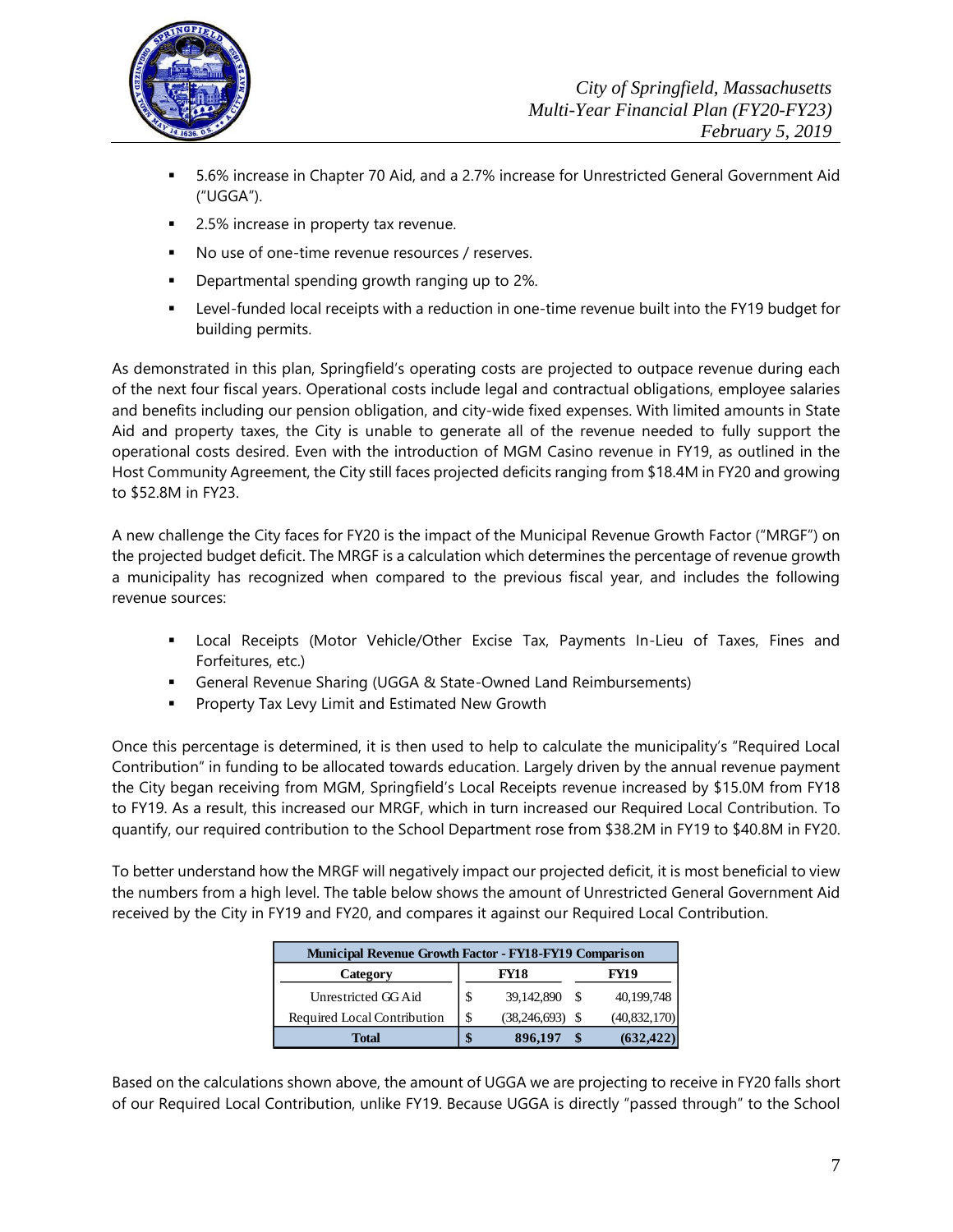

Department to fund this contribution, any shortfall will result in the City having to identify additional funding within our operating budget in order to meet the requirement. As illustrated in the table above, the City will need to identify an additional \$632K from an already limited pool of discretionary funding.

As illustrated in the preceding paragraphs, growing expenses and limited revenue sources force the City to make difficult budgetary decisions in order to maintain operations. It is important to note that over 80% of the City budget is non-discretionary, meaning that the costs are mandated by law or ordinance. This means that approximately 20% of the entire City budget must assume all of the reductions required to balance the budget. This forces the City's administration to develop creative solutions in an effort to reduce costs in an effective and efficient manner.

# **Revenue Assumptions**

The State Aid projections illustrated in this plan are based on Governor Baker's FY20 proposed budget, which was released on January 23, 2019.

# Chapter 70

The City's largest source of revenue is State Aid from Chapter 70 funds, which is devoted exclusively to education. Created from the Education Reform Act of 1993, the Commonwealth determines every municipality's required local contribution. A municipality's local contribution, combined with its Chapter 70 Aid, equals the school district's net school spending requirement, which is the minimum the district must spend on education each fiscal year. The projection assumes a 5.6% increase in FY20 consistent with the Governor's budget and a 3% increase in the remaining years of the plan based on pupil estimates.

#### Charter School Tuition Reimbursements

The Commonwealth has committed to providing assistance to municipalities whose resident students attend charter schools. Sending districts shall be reimbursed a portion of the costs associated with students attending charter schools; 100% of the tuition for the first year, and 25% for each of the next five years. The projection assumes a \$1.4M increase in Charter School reimbursements for FY20, based on the Governor's proposed budget. The remaining years of the projection assume an annual 25% decrease.

#### Unrestricted General Government Aid (UGGA)

Unrestricted General Government Aid is undedicated revenue provided by the State for municipal services. The Governor's budget includes an allocation of \$40.2M, an increase of 2.7%, and future years are projected to be level-funded. As mentioned earlier in this document, this revenue is directly passed through to the School Department to ensure Springfield meets it's required local contribution, despite being "unrestricted" in how it can be spent.

#### Other State Aid

Listed below are the assumptions for the other State Aid categories Springfield receives: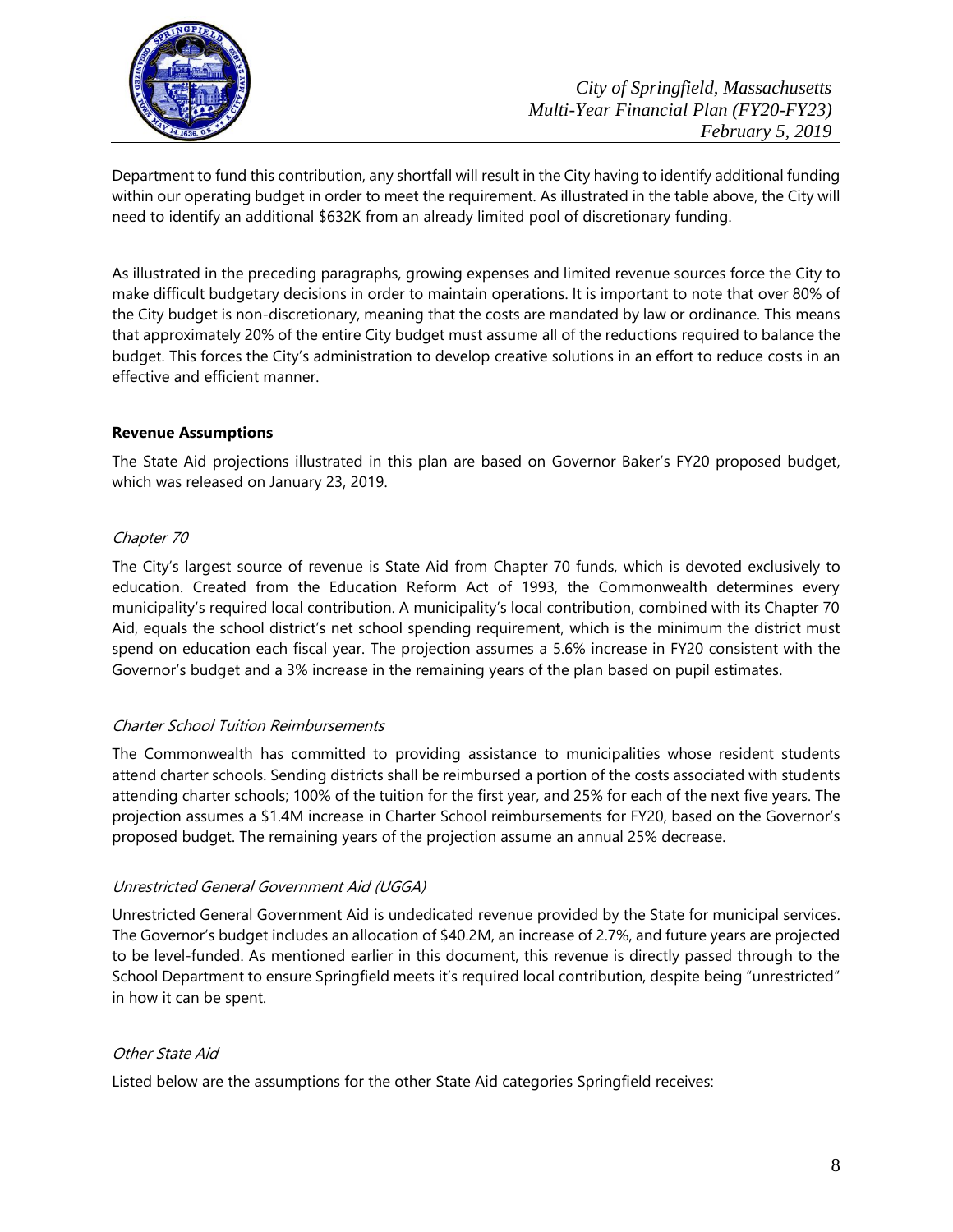

- Veterans' Benefits The City receives a 75% reimbursement on all eligible spending towards veterans' financial, medical and burial benefits. The projection assumes the Governor's FY20 budget recommendation for Veterans' Benefits.
- Tax Exemptions Chapter 59 of Massachusetts General Laws sets a series of exemptions for Veterans and their surviving spouses, persons over 70 years old and legally blind persons. Those who meet the requirements as stated by Chapter 59 receive exemptions from their property taxes, ranging from \$175 to \$500. The State reimburses municipalities for these exemptions. The projection assumes the Governor's FY20 budget recommendation for tax exemptions.
- The State reimburses municipalities for a portion of the taxes lost on state-owned land. The projection assumes the Governor's FY20 budget recommendation for PILOT payments.

# Property Taxes

The Commonwealth of Massachusetts is unique in that it limits property tax assessments levied by its municipalities. Under Proposition 2  $\frac{1}{2}$ , Springfield cannot tax higher than 2.5% of the total and full cash value of all taxable property. This is known as the levy ceiling. Under the statute, the maximum amount that a municipality can levy in property taxes each year is referred to as the levy limit. There are only three avenues through which the levy limit can be increased; a 2.5% increase over the prior year levy limit, new growth recognized in the tax base, or a voter override. The levy limit must always be below or the same as the levy ceiling.

A side effect of Proposition 2 ½ is that it severely limits the revenue a municipality can collect when property values decline. Since FY09, Springfield experienced over \$1B in declining property values which drastically reduced our levy ceiling. Although estimates from the City's Board of Assessors indicate property values are finally increasing, the levy ceiling remains significantly low, which prohibits the City from fully capturing its levy capacity. From FY12 through FY19, the City of Springfield lost over \$42.8M in property tax revenue due to these levy limitations.

Springfield, for some time, was the only community in the Commonwealth experiencing this; however, other communities have hit, or are close to hitting their ceiling and will soon face the same issues. Without being able to grow local revenues and without increases in State Aid, non-discretionary costs are crowding out all other budgetary needs and impacting the City's ability to provide core services. Although some new growth is anticipated in coming years, this MYFP takes a conservative measure by not building it into the revenue projections. The City will continue seeking legislative solutions to help capture new growth revenue in future fiscal years.

#### Local Receipts

In general, the forecast for Local Receipts does not substantially change on an annual basis unless it is affected by a legal change such as a fee or fine increase. This includes motor vehicle excise, rooms occupancy tax, fees and fines, interest income and license and permit revenue, among others.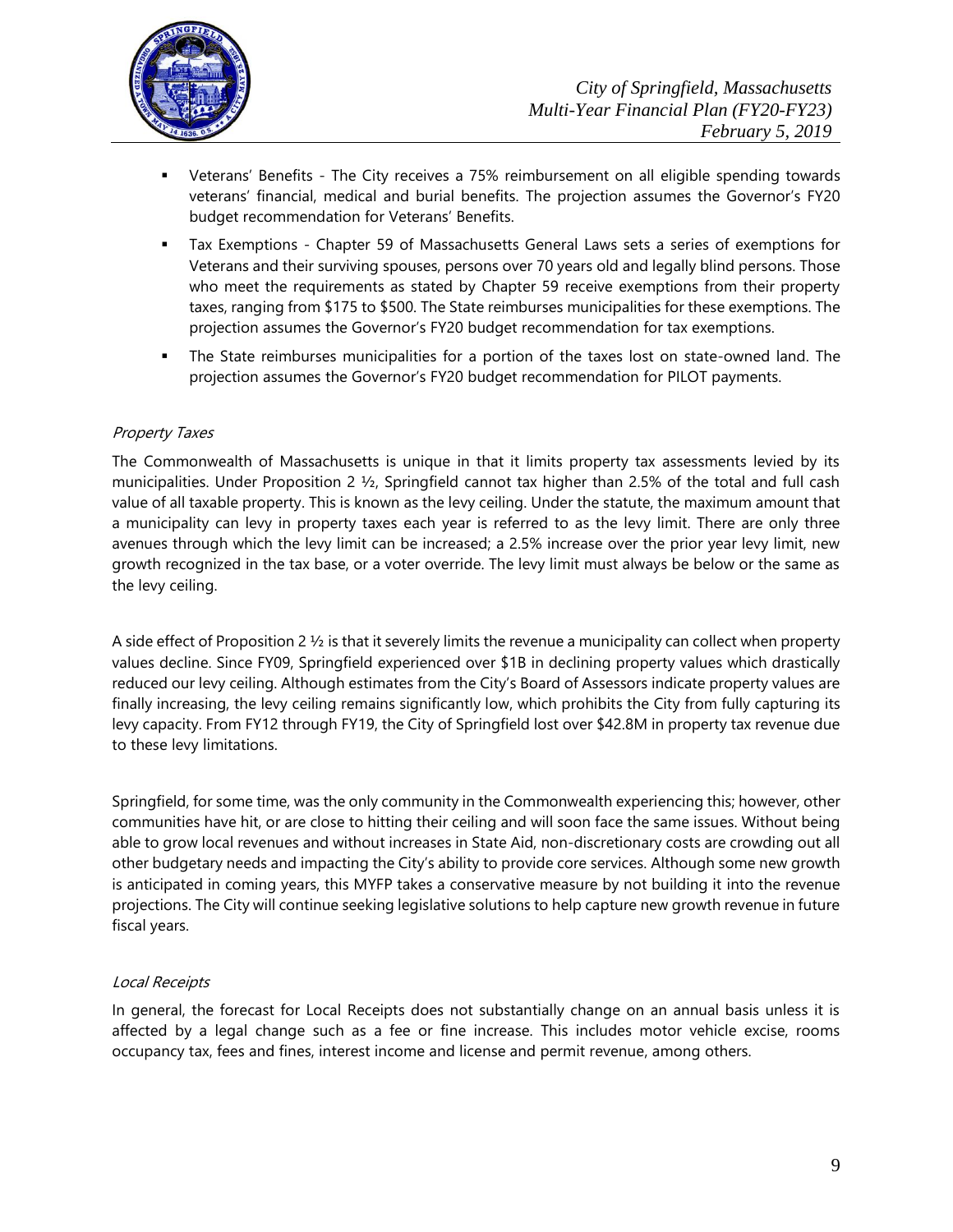

# PILOT

The Payments in Lieu of Taxes ("PILOT") revenue assumes a gradual decline based on the agreements in place and their expiration dates. Some agreements may be renewed which would positively impact revenue collections. As these PILOT agreements expire, the City should see the tax revenue proportionally increase as these entities cycle back onto the tax rolls.

#### Reserves

For the purposes of the initial forecast, it is assumed that no funding from one-time revenues (reserves and overlay) will be used. The City will be strategic when deciding to use reserves or one-time revenue to balance the budget and wants to avoid jeopardizing its bond rating.

# **Spending Assumptions**

Overall, the projection represents level service funding for the entire forecast period. Even with this assumption, there are still areas of the budget that continue to grow and must be accommodated with the revenue available. Listed below are the assumptions for spending within the largest categories of the City's budget:

# City Departments

The projection assumes a 2% increase for nearly all City Departments which encompasses cost of living increases for non-bargaining employees, settled collective bargaining contracts, and those currently being negotiated.

# School Department

The School Department projection is based on a projected enrollment increase and the required funding rate per student, set out by the Commonwealth's calculation for "Net School Spending (NSS)". This is the required amount of annual spending on schools that the Chapter 70 formula dictates, and is a combination of state aid for schools and the district's required contribution.

The current projection assumes a 6% increase for FY20 and 3.5% thereafter, with approximately 80% of the School Department spending increase being offset by State Aid. The difference will be a direct cost to the City. In addition to the City's contribution to meet NSS, it also is responsible for non-NSS costs such as transportation, leases and adult basic education ("ABE"), all of which must be funded through the City's operating budget without any support from State Aid. Transportation costs alone are projected to increase 8% in FY20, and these costs are highly dependent on the amount and operation of local charter schools.

#### Debt Service

The City's debt service projection uses the current debt schedule, which accounts for the City's most recent sale of Bonds and Bond Anticipation Notes ("BANs"). The current schedule is designed to have the debt service number decline over the next several years. However, it is hoped that by maintaining a level debt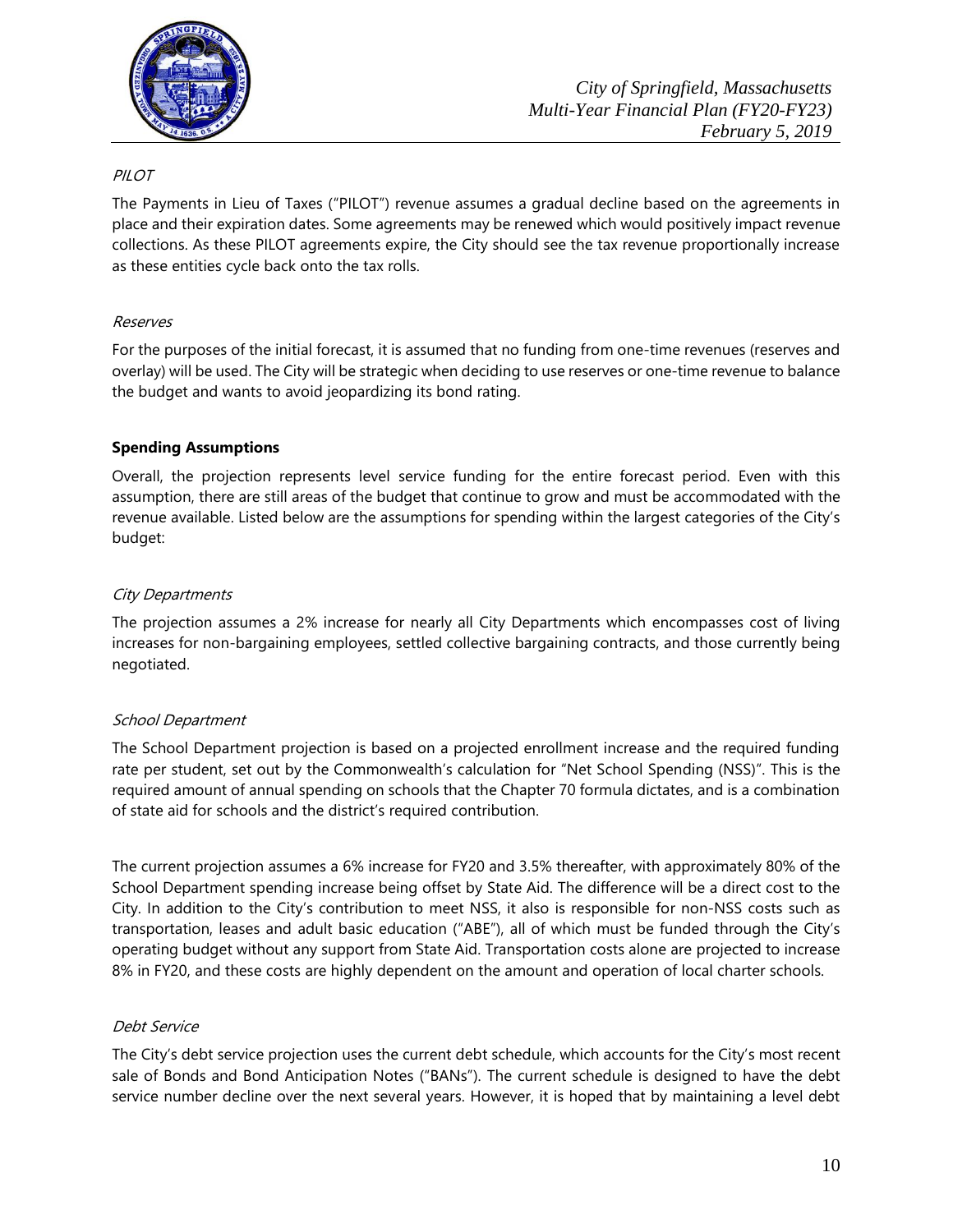

service payment, the City can make strategic investments in its capital needs, as spelled out in the Capital Improvement Plan.

# Health Insurance

The City of Springfield has annually saved millions of dollars by receiving its health insurance through the Group Insurance Commission ("GIC"). The GIC, which provides and administers health insurance for approximately 425,000 members throughout the Commonwealth, seeks to identify low cost plans that are affordable for not only for its members, but also the municipal agencies in which they work for. The City has seen a direct benefit from its collaboration with the GIC, recognizing over \$3.8M of combined savings in FY18 and FY19 when compared to initial budgetary estimates (see table below).

| Health Insurance Budgetary Detail - FY18 & FY19 |                       |            |                       |              |                  |           |  |
|-------------------------------------------------|-----------------------|------------|-----------------------|--------------|------------------|-----------|--|
| <b>Fiscal Year</b>                              | <b>Projected Cost</b> |            | <b>Adopted Budget</b> |              | Variance $(+/-)$ |           |  |
| <b>FY18</b>                                     |                       | 25,761,110 | - \$                  | 25,383,533   | \$.              | 377,576   |  |
| <b>FY19</b>                                     | \$                    | 27,591,901 |                       | 24, 147, 257 | S                | 3,444,644 |  |
| <b>Total</b>                                    | \$                    | 53,353,010 |                       | 49,530,790   | \$               | 3,822,220 |  |

Despite the decrease in projected costs during the past two fiscal years, this financial forecast conservatively assumes an overall increase of 8.7% for health insurance expenditures from FY20 to FY23. This a strategic effort to ensure that the City is accounting for a large increase in insurance rates, should this occur during any given year. It is important to note that the City's contract with the GIC will expire this October, at which time we will evaluate all possible options to ensure that we receive the best rates available. Due to the large budgetary cost associated with our health insurance benefit, it is vital that we identify a fiscally responsible solution in order to preserve our limited financial resources.

# Retirement

The City's municipal pension remains one of the lowest funded in the Commonwealth, with a current funding ratio of 27.0% and an unfunded liability totaling \$883.2M. Poor market and economic conditions are contributing factors that led to Springfield's low pension fund. Pension funds rely heavily on growth of approximately 7.5% a year from investments; any return lower than this would have adverse effects on the unfunded liability amount. In 2008, the fund reported losing 28% of its value due to the stock market crash of that year. Although the market has since rebounded, limited revenue sources have made it challenging to contend with higher pension payments.

To address this issue, the City deliberately lowered its rate of return to reflect market rates and assumed an aggressive payment schedule with the goal to be fully funded by FY34, six years earlier than the statemandated deadline. In a strategic effort to reduce this liability, the FY19 pension appropriation was increased by more than 14% over the previous year's payment. This represents a significant increase when compared to years' past, as illustrated in the table below.